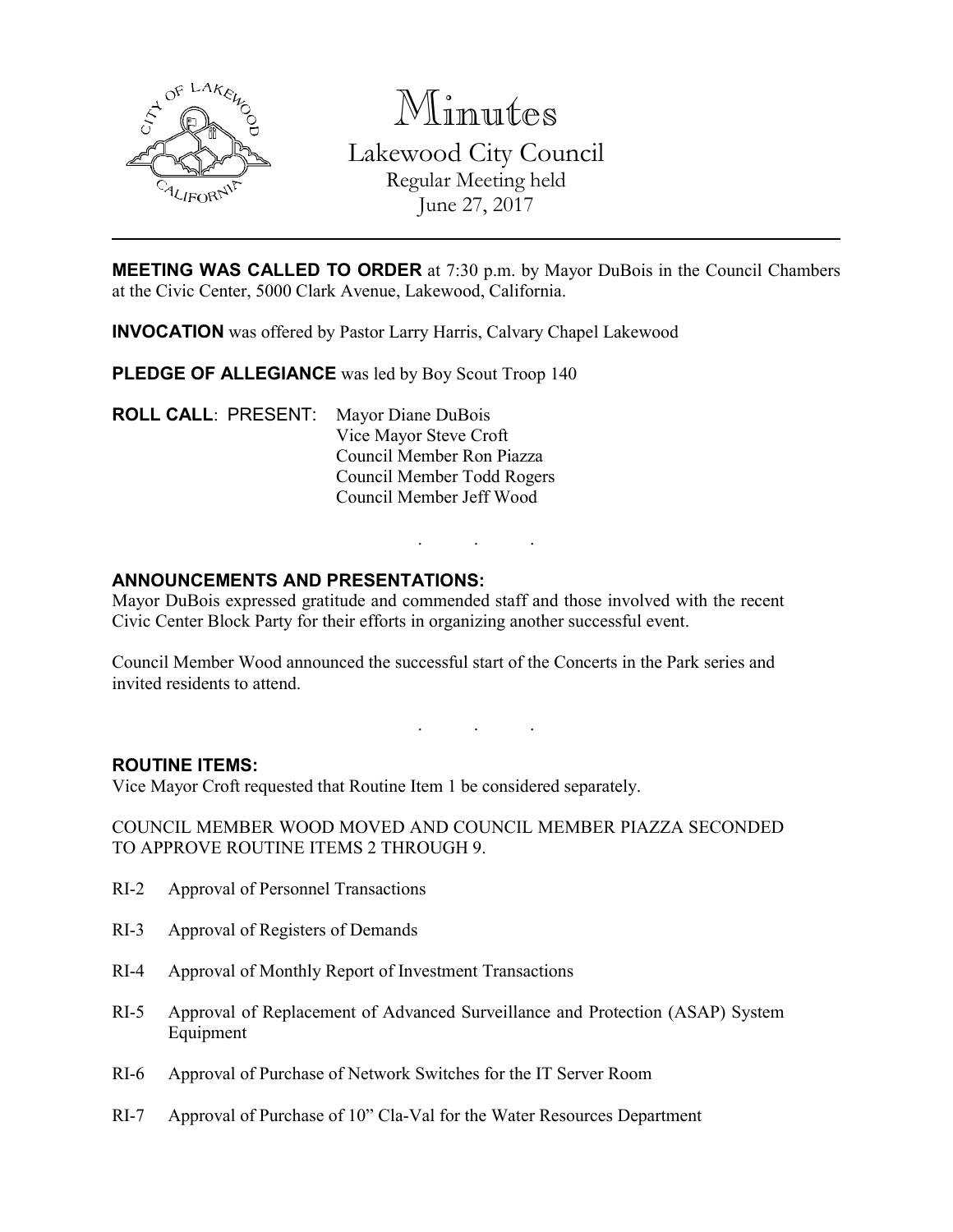### ROUTINE ITEMS: - Continued

- RI-8 Acceptance of Notice of Completion for Public Works Project No. 2016-7, The Centre at Sycamore Plaza Carpet Installation, JKP Occupied Office Flooring **Specialists**
- RI-9 Award of Bid for Purchasing Bid PUR02-17, Water Parts and Supplies

UPON ROLL CALL VOTE, THE MOTION WAS APPROVED:

AYES: COUNCIL MEMBERS: Wood, Piazza, Croft, Rogers and DuBois NAYS: COUNCIL MEMBERS: None

RI-1 Approval of Minutes of the Meeting held June 13, 2017

COUNCIL MEMBER ROGERS MOVED AND COUNCIL MEMBER WOOD SECONDED TO APPROVE ROUTINE ITEM 1. UPON ROLL CALL VOTE, THE MOTION WAS APPROVED:

AYES: COUNCIL MEMBERS: Wood, Piazza, Rogers and DuBois<br>NAYS: COUNCIL MEMBERS: None COUNCIL MEMBERS: None ABSTAIN: COUNCIL MEMBERS: Croft

# 1.1 • BUDGET FOR FISCAL YEAR 2017-18

City Manager Howard Chambers displayed slides and illustrated highlights from the past year such as the LED street light installation; Bolivar Park Water Capture project; Centre improvements; and an end to the recent drought. He provided a look ahead to 2018 by stating that revenues and expenditures had changed only by approximately \$150,000 and that the original plan that had been adopted in June 2016 was still very accurate and on track. He identified some challenges, such as stagnant sales tax from online shopping; mandates from the State and Federal governments; and threats from Sacramento and Washington DC. He stated that overall, Lakewood remained on good financial footing and would continue to provide top quality services as a well-run city, with good infrastructure.

. . .

Captain Jim Wolak, Commander of the Lakewood Sheriff's Station, expressed gratitude for the City's support of law enforcement and public safety. He noted the importance of the regular meetings with staff to address resident concerns and to discuss crime reports.

Steve Skolnik, for the City Attorney, stated that 1.1.b was his annual memo to the City Council which explained the actions necessary to implement the budget. He advised that all of the budget documents could be considered at the same public hearing and adopted by a single roll call vote, however, item 1.1.d, pertaining to the appropriations limitation could be considered separately. In addition, he explained that for item 1.1.e.46, recent State legislation required that an oral statement be made regarding compensation of upper level management. He stated that the City Manager position would be provided a three percent cost of living increase for the upcoming fiscal year, which was identical to the amount that employees would be receiving as a result of previously taken action by the City Council.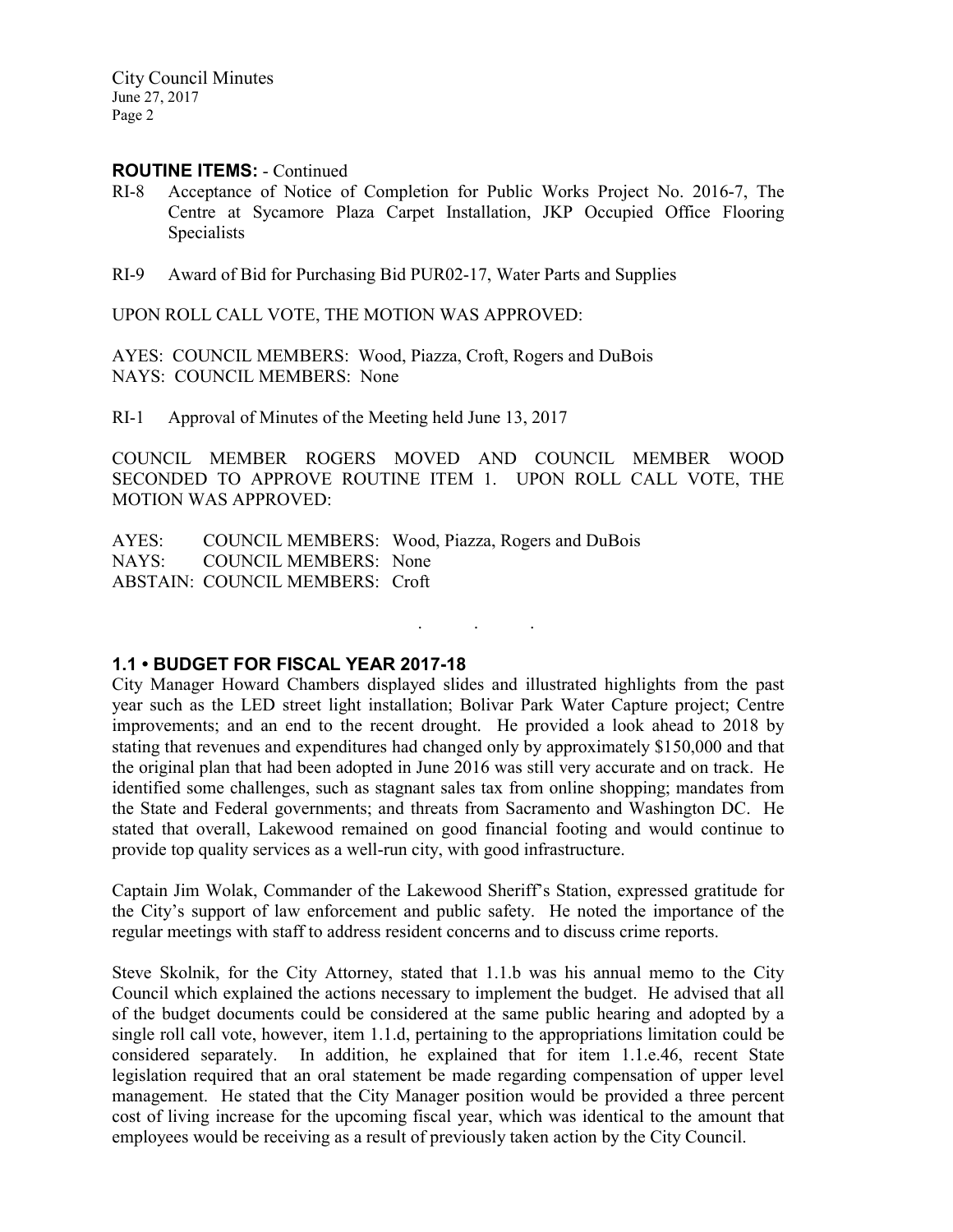# 1.1 • BUDGET FOR FISCAL YEAR 2017-18 - Continued

Mayor DuBois opened the public hearing at 7:53 p.m. and called for anyone in the audience wishing to address the City Council on this matter. There was no response.

d. RESOLUTION NO. 2017-22; A RESOLUTION OF THE CITY COUNCIL OF THE CITY OF LAKEWOOD DETERMINING THE TOTAL ANNUAL APPROPRIATION SUBJECT TO LIMITATION OF THE CITY OF LAKEWOOD FOR THE FISCAL YEAR 2017-2018

COUNCIL MEMBER WOOD MOVED AND COUNCIL MEMBER PIAZZA SECONDED TO ADOPT RESOLUTION NO. 2017-22. UPON ROLL CALL VOTE, THE MOTION WAS APPROVED:

AYES: COUNCIL MEMBERS: Wood, Piazza, Croft, Rogers and DuBois NAYS: COUNCIL MEMBERS: None

c. RESOLUTION NO. 2017-21; A RESOLUTION OF THE CITY COUNCIL OF THE CITY OF LAKEWOOD AMENDING THE BUDGET FOR FISCAL YEAR 2017-2018, AND AUTHORIZING THE APPROPRIATION OF RESERVE FUNDS INTO APPROPRIATE FUNDS AS OF JUNE 30, 2017

e. RESOLUTION NO. 2017-23; A RESOLUTION OF THE CITY COUNCIL OF THE CITY OF LAKEWOOD AMENDING THE BUDGET AND APPROPRIATING REVENUE FOR FISCAL YEAR 2017-2018

1) RESOLUTION NO. 2017-24; A RESOLUTION OF THE CITY COUNCIL OF THE CITY OF LAKEWOOD AUTHORIZING THE DIRECTOR OF ADMINISTRATIVE SERVICES TO CERTIFY TO CITY LIGHT AND POWER LAKEWOOD, INC., THAT BASIC FEE PAYMENTS HAVE BEEN INCLUDED IN THE BUDGET

RESOLUTION NO. 2017-25; A RESOLUTION OF THE CITY COUNCIL OF THE CITY OF LAKEWOOD AUTHORIZING THE DIRECTOR OF ADMINISTRATIVE SERVICES TO CERTIFY TO CITY LIGHT AND POWER LAKEWOOD, INC., THAT BASIC FEE PAYMENTS HAVE BEEN INCLUDED IN THE BUDGET

2) RESOLUTION NO. 2017-26; A RESOLUTION OF THE CITY COUNCIL OF THE CITY OF LAKEWOOD AMENDING RESOLUTION NO. 2002-38 PERTAINING TO EMPLOYEE BENEFITS AND THE CLASSIFICATION AND COMPENSATION OF CITY OFFICERS AND EMPLOYEES, AND ESTABLISHING EMPLOYEE BENEFITS, DEFINING THE CONDITIONS AND HOURS OF EMPLOYMENT, AND ADOPTING A CLASSIFICATION AND COMPENSATION PLAN FOR CITY OFFICERS AND EMPLOYEES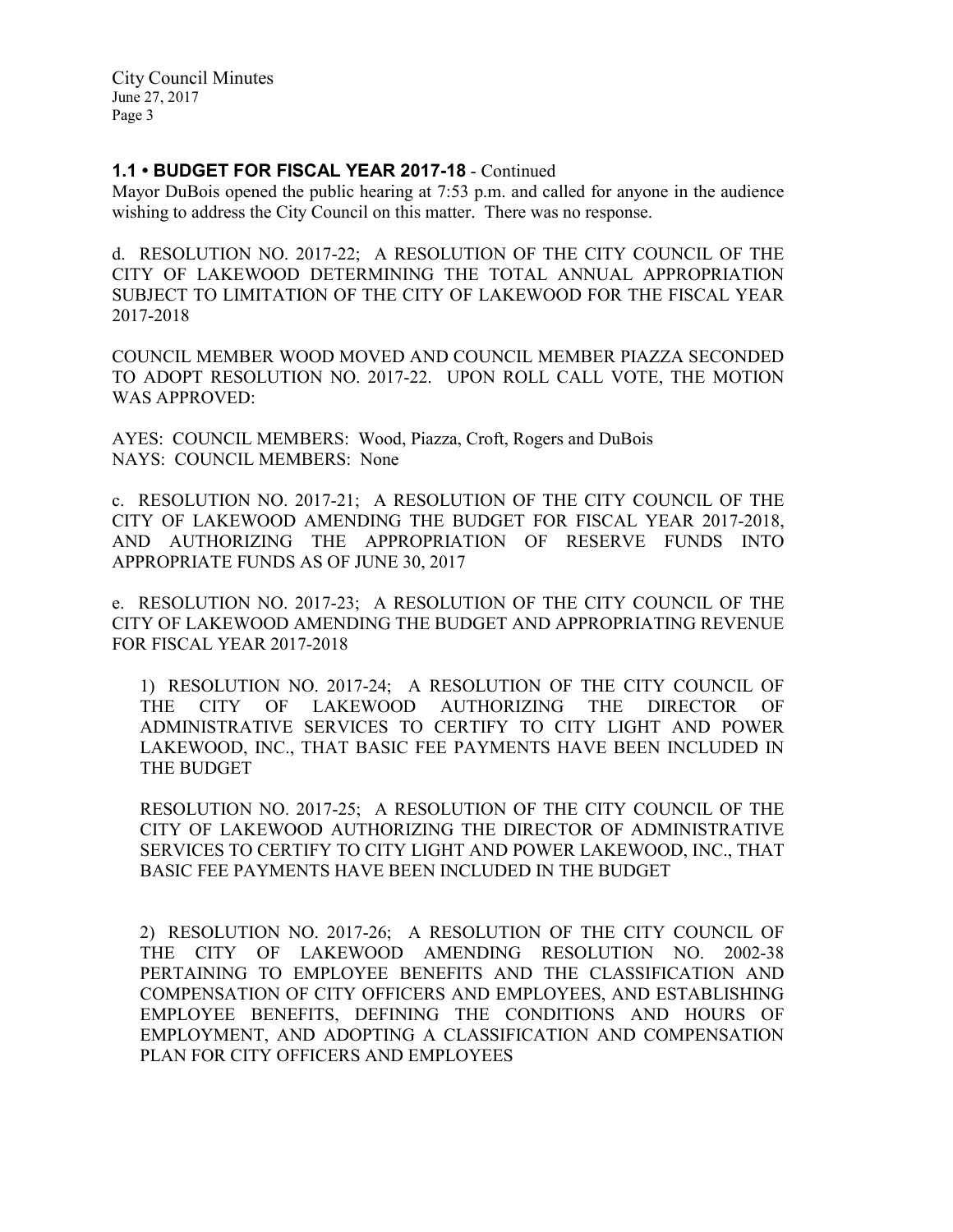### 1.1 • BUDGET FOR FISCAL YEAR 2017-18 - Continued

3) RESOLUTION NO. 2017-27; A RESOLUTION OF THE CITY COUNCIL OF THE CITY OF LAKEWOOD AMENDING AND RENEWING A COMMUNITY RECREATION PROGRAM AGREEMENT WITH THE ABC UNIFIED SCHOOL DISTRICT

4) RESOLUTION NO. 2017-28; A RESOLUTION OF THE CITY COUNCIL OF THE CITY OF LAKEWOOD RENEWING AN AGREEMENT BETWEEN THE CITY OF LAKEWOOD AND COMMUNITY FAMILY GUIDANCE CENTER PROVIDING COUNSELING SERVICES FOR FAMILIES AND JUVENILE RESIDENTS OF THE CITY OF LAKEWOOD FOR THE FISCAL YEAR 2017-2018

5) RESOLUTION NO. 2017-29; A RESOLUTION OF THE CITY COUNCIL OF THE CITY OF LAKEWOOD RENEWING THE AGREEMENT BETWEEN THE CITY OF LAKEWOOD AND THE HUMAN SERVICES ASSOCIATION (HSA) TO PROVIDE SERVICES FOR SENIOR ADULT RESIDENTS OF THE CITY OF LAKEWOOD FOR THE FISCAL YEAR 2017-2018

6) RESOLUTION NO. 2017-30; A RESOLUTION OF THE CITY COUNCIL OF THE CITY OF LAKEWOOD RENEWING AN AGREEMENT BETWEEN THE CITY OF LAKEWOOD AND LAKEWOOD MEALS ON WHEELS FOR THE FISCAL YEAR 2017-2018

7) RESOLUTION NO. 2017-31; A RESOLUTION OF THE CITY COUNCIL OF THE CITY OF LAKEWOOD RENEWING AN AGREEMENT BETWEEN THE CITY OF LAKEWOOD AND THE PATHWAYS VOLUNTEER HOSPICE, INC. PROVIDING SERVICES FOR TERMINALLY ILL RESIDENTS OF THE CITY OF LAKEWOOD FOR THE FISCAL YEAR 2017-2018

8) Approval of Agreement for Memorandum of Understanding with Diamond Environmental Services

9) Approval of Agreements for Median Landscape Maintenance and Mowing Services with LandCare

10) Approval of Agreement for Memorandum of Understanding with Nestle Waters

11) Approval of Agreement for Charter Bus Services with Pacific Coachways

12) Approval of Renewal of Memorandum of Understanding to Provide Assistance for Household Pets and Service Animals Following a Major Disaster or Emergency with Red Rover

13) Approval of Amendment to the Agreement for the Lakewood Equestrian Center with Sandie Mercer Ranch

14) Approval of Agreement for Catalog Publications with Trend Offset Printing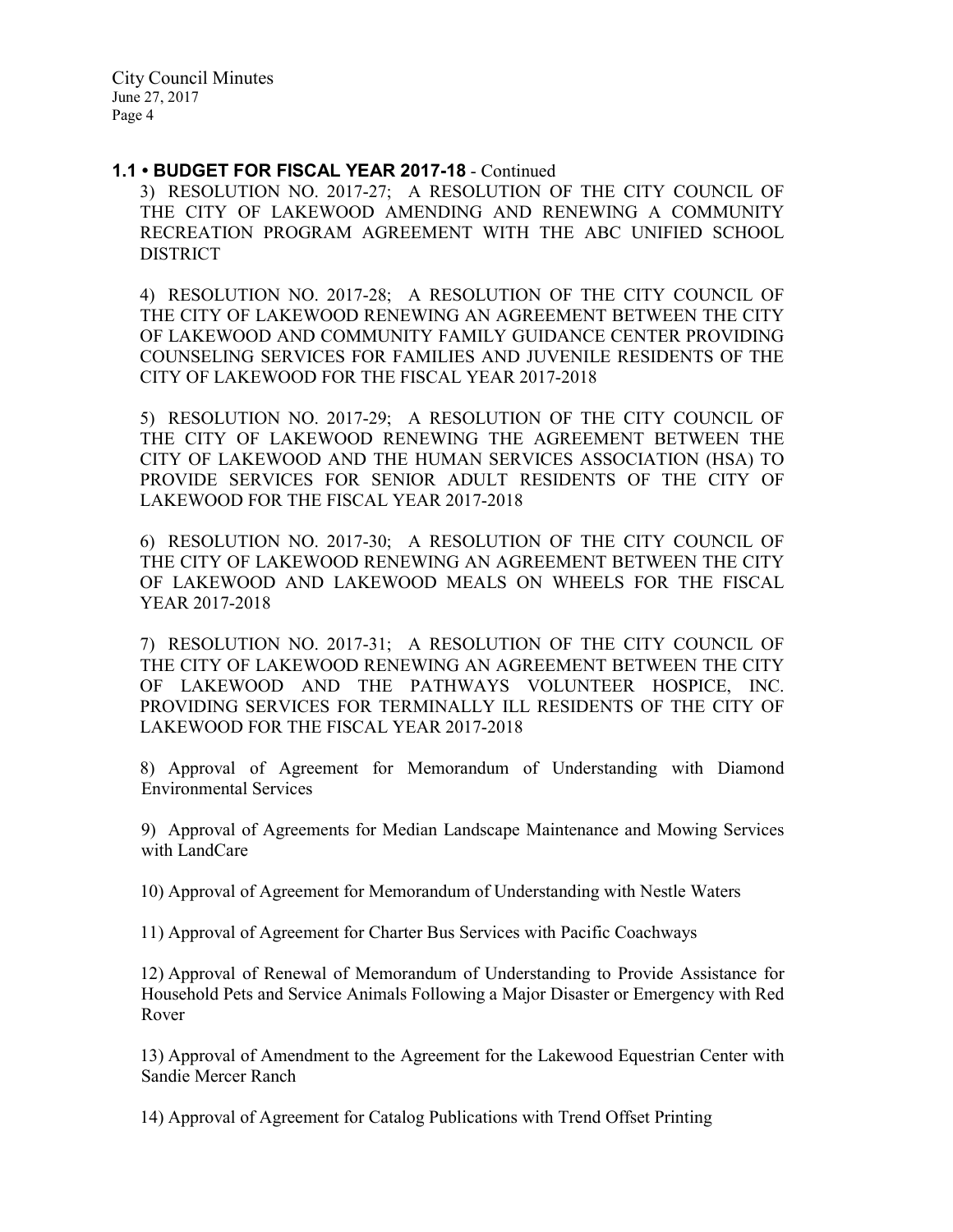## 1.1 • BUDGET FOR FISCAL YEAR 2017-18 - Continued

15) Approval of Agreement for On-call Emergency Utility Repairs with Doty Bros. Construction Company

16) Approval of Agreement for Asset Management Program with GHD

17) Approval of Agreement for SCADA System Upgrades with Macro Automatics Corporation

18) Approval of Agreement for Well #22 Taste/Odor Treatment and THM Reduction Pilot Project with Water Quality and Treatment Solutions

19) Approval of Agreement for Telecommunications Services with Abilita LA

20) Approval of Agreement for HVAC and Refrigeration Maintenance and Repair Services with Aire Rite A/C and Refrigeration Inc.

21) Approval of Amendment to Agreement for Engineering Services with Associated Soils Engineering, Inc.

22) Approval of Extension of Agreement for Hardscape Maintenance with CJ Construction

23) Approval of Agreement for On-Call Electrical Engineering Services with FBA Engineering

24) Approval of Extension of Agreement for Electrical Support Services with Fineline Electric

25) Approval of Amendment to Agreement for Storm Water Services with John L. Hunter & Associates

26) Approval of Amendment to Agreement for Elevator Preventative Maintenance and Repair Services with Liftech Elevator Services, Inc.

27) Approval of Amendment to Agreement for Transportation Planning and Engineering Services Agreement with LSA Associates, Inc.

28) Approval of Extension of Agreement for Engineering and Traffic Survey Services with Newport Traffic Studies

29) Approval of Amendment to Agreement for Environmental Consulting Services with Nicholls Consulting

30) Approval of Renewal of Agreement for On-Call Hazardous Waste Removal Services with Ocean Blue Environmental Services, Inc.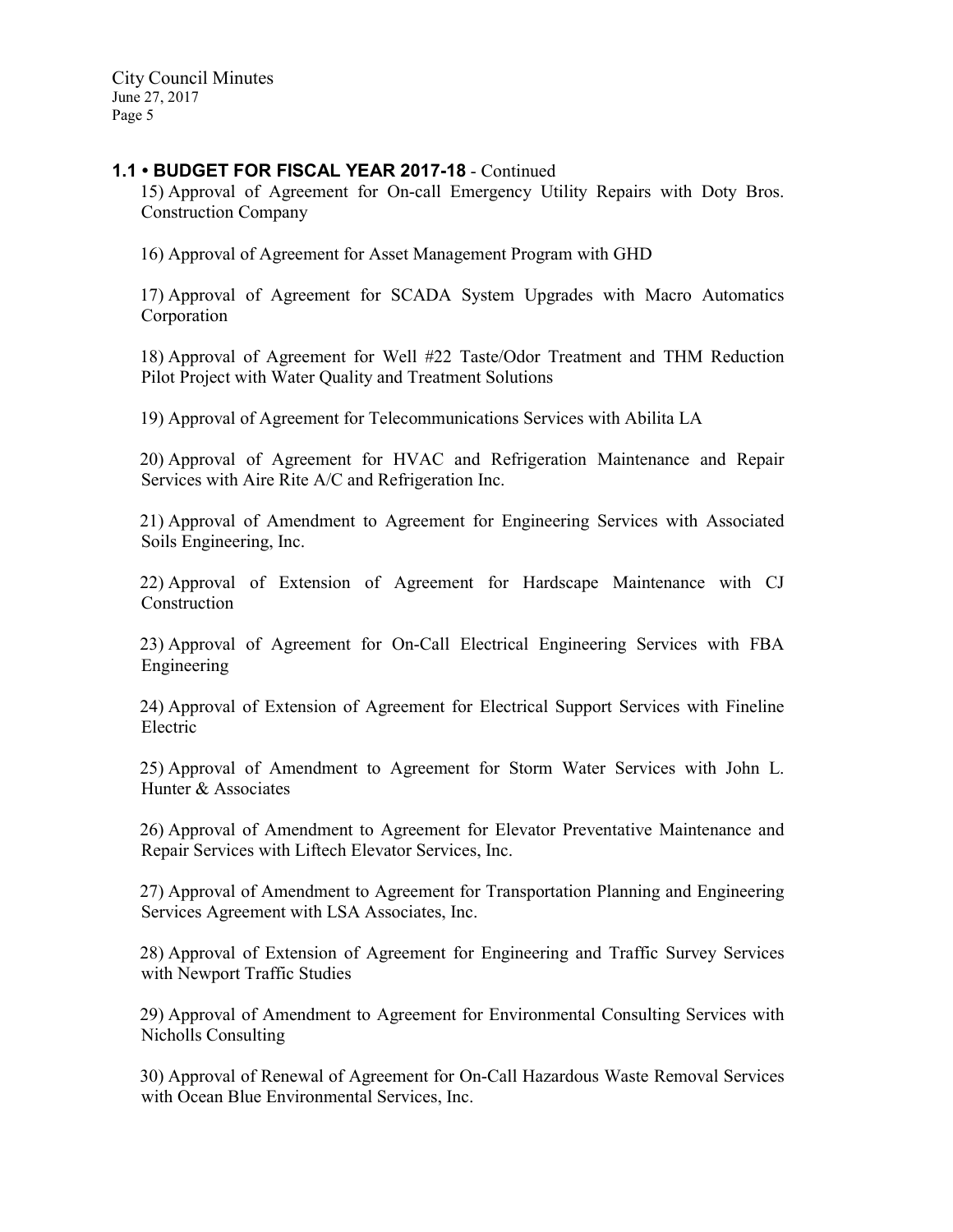# 1.1 • BUDGET FOR FISCAL YEAR 2017-18 - Continued

31) Approval of Agreement for Traffic Striping Maintenance Services with PCI Striping

32) Approval of Agreement for On-Call Mechanical and Plumbing Engineering Services with Pocock Design Solutions Inc.

33) Approval of Agreement for Landscape Architectural Support Services with Richard Fisher Associates

34) Approval of Agreement for On-Call Structural Engineering Services with Robert F. Daniels Structural Engineer

35) Approval of Extension of Agreement for Environmental Services with S.C.S. **Consultants** 

36) Approval of Amendment to Agreement for Animal Control Services with SEAACA

37) Approval of Renewal of Agreement for Street Banner Marketing Program with Sierra Installations, Inc.

38) Approval of Amendment to Agreement for Engineering Services with Willdan

39) Approval of Amendment to Agreement for Reimbursement for Fingerprint Identification Specialists

40) Approval of Agreement with Macerich Lakewood LP for Law Enforcement Services at Lakewood Center Mall

41) Approval of Agreement for Managed Print Services with Sharp

42) Approval of Agreement with Western Printing and Graphics for Preparation of City Informational Periodicals

43) Approval of Renewal of Agreement with Fair Housing Consulting Services

44) Approval of Extension of Reimbursement Agreement for Long Beach Transit Fixed Route and Dial-A-Lift Services

45) Approval of Renewal of Agreement for Information Technology Support with Brea IT

46) RESOLUTION NO. 2017-32; A RESOLUTION OF THE CITY COUNCIL OF THE CITY OF LAKEWOOD AMENDING RESOLUTION NO. 76-66 PERTAINING TO THE CITY MANAGER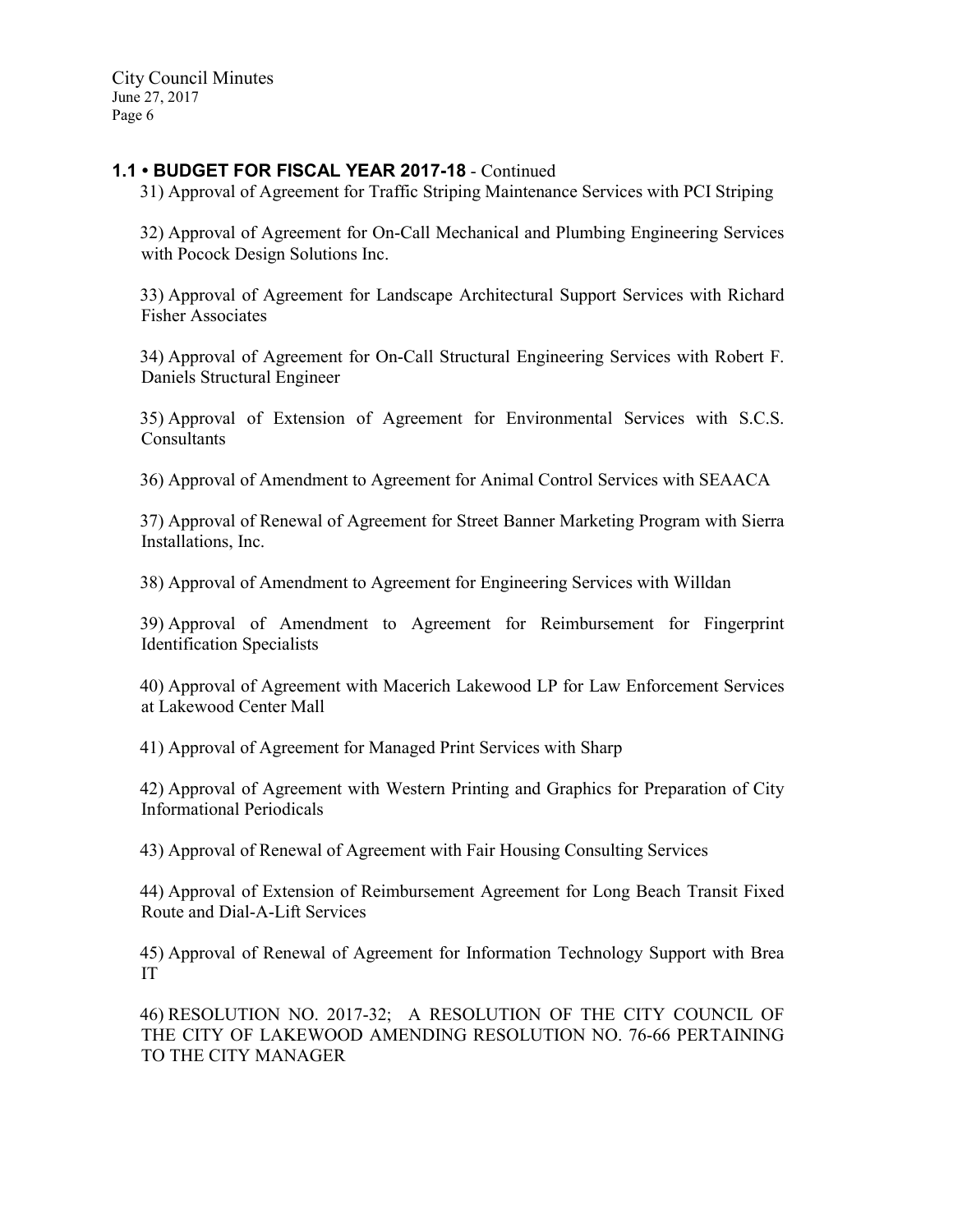### 1.1 • BUDGET FOR FISCAL YEAR 2017-18 - Continued

COUNCIL MEMBER ROGERS MOVED AND VICE MAYOR CROFT SECONDED TO APPROVE ITEMS 1.1.C, E AND E.1 THROUGH E.46. UPON ROLL CALL VOTE, THE MOTION WAS APPROVED:

AYES: COUNCIL MEMBERS: Wood, Piazza, Croft, Rogers and DuBois NAYS: COUNCIL MEMBERS: None

# 1.2 • AWARD OF BIDS FOR PUBLIC WORK PROJECT NO. 2016-1R, BURNS COMMUNITY CENTER IMPROVEMENTS PROJECT; AND PUBLIC WORKS PROJECT NO. 2017-3, ASBESTOS ABATEMENT OF BURNS COMMUNITY CENTER PROJECT

. . .

Lisa Rapp, Director of Public Works, made a presentation based on the memo in the agenda. She stated that bids had been opened for the Improvements to the Existing Burns Community Center Project. The lowest responsible bidder was De La Riva Construction in the bid amount of \$2,699,970. The total bid price for the project was higher than desired. Staff proposed to eliminate the monument sign for a savings of \$76,900, which would be the subject of Change Order No. 1, to be approved simultaneously with the award of the contract. Staff had verified with the State Contractors License Board that De La Riva was properly licensed for the work. References were checked with favorable results. On June 23, 2017, staff received a letter of protest from the second bidder, ARC Construction. Under the project specifications, any bidder who wished to submit a protest must do so within five calendar days of bid opening. Bids were opened on June 14, 2017, and any protest needed to be submitted by June 19, 2017. In addition, the two points raised in the protest related to the listed elevator subcontractor on the low bidder's bid document. The sub's DIR number was not specifically listed, and the general contractor did not list their intention to substitute elevator manufacturers which they stated was a clerical error. The missing DIR number has been obtained and provided to City Staff, and the substitution list has been revised to correct the clerical error. Staff recommended that the protest of ARC Construction be rejected as not timely and that the inconsequential irregularities in the low bid document be waived. Construction on this project was scheduled to begin in late July and be completed in 2018.

She continued by stating that bids were opened on June 14, 2017, for removal of asbestos containing building materials from construction areas of Burns Community Center and that Harbor Environmental Group, Inc. was the lowest, responsible bidder. References checked by staff were favorable and their license, bonds and insurance meet contract requirements.

She also added that the consulting engineering firm of Willdan had an agreement with the City to assist with various engineering matters and had submitted a proposal in the amount of \$127,750 to provide project management, contract administration, construction observation and labor compliance services for the project. The City would also need to work with consultants and vendors for necessary related services such as air quality monitoring and clearance during the abatement, construction materials testing and inspection, and structural, electrical, mechanical, and plumbing consultants.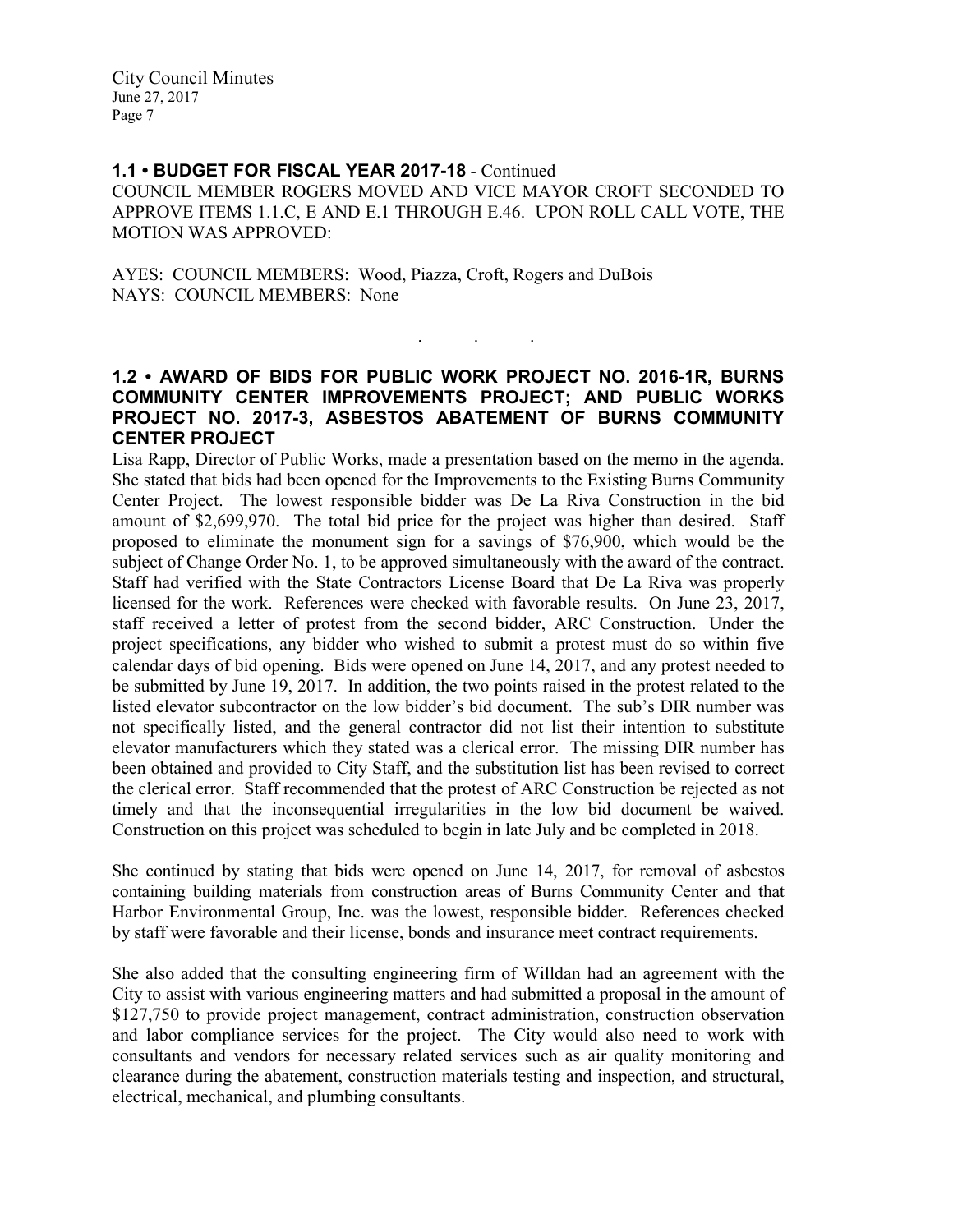## 1.2 • AWARD OF BIDS FOR PW2016-1R, BURNS COMMUNITY CENTER IMPROVEMENTS PROJECT; AND PW2017-3, ASBESTOS ABATEMENT OF BURNS COMMUNITY CENTER PROJECT - Continued

Ms. Rapp explained that there was \$1,144,638 of CDBG funds allocated to this project, including \$212,747 of new funds for FY 17-18. Finally, \$1,149,743 of general funds were budgeted and available for this project, however, an additional appropriation of \$699,613.21 was needed at this time to fully fund the construction contract, contingency, and various agreements and services described in this report.

Staff recommended that the City Council adopt the plans, specifications, addenda and working details for PW 2016-01R and 2017-03; reject the bid protest filed by ARC Construction on June 23, 2017 since it was not filed within the five calendar day deadline required by the project specifications, and waive the two inconsequential irregularities in De La Riva's bid document; award the contract for the Improvements to the Existing Burns Center Project to De La Riva Construction in the amount of \$2,699,970 and authorize the Mayor to sign the contract in a form approved by the City Attorney; approve Change Order No. 1 to Public Works Contract 16-01R in the net reduction to the contract of \$76,900; authorize construction management and labor compliance services for the project under Willdan Engineering's on-call agreement in the amount of \$127,750; authorize materials testing services and environmental engineering services in an amount not to exceed \$18,000 under the appropriate on-call agreements; authorize structural, electrical, mechanical, and plumbing consultant services in an amount not to exceed \$20,000 under the appropriate on-call agreements; award a contract for the Asbestos Abatement of the Burns Community Center, Public Works Contract 17-3, in the amount of \$20,174, to Harbor Environmental Group, Inc. and authorize the Mayor to sign the contract in a form approved by the City Attorney; authorize the Director of Public Works to approve a cumulative total of change orders as necessary not to exceed \$185,000 for PW 2016-01R and PW 2017-03; and appropriate \$699,613.21 from the General Fund assigned fund balance - Capital Replacement and Repair.

Ms. Rapp confirmed for Council Member Rogers that De La Riva Construction had done the repair of the roof damage at Nye Library and had also just successfully completed a community center CDBG-funded project for the City of Anaheim, which indicated that they had experience in dealing with the extensive paperwork required.

Mayor DuBois opened the public hearing at 8:04 p.m. and called for anyone in the audience wishing to address the City Council on this matter. There was no response.

VICE MAYOR CROFT MOVED AND COUNCIL MEMBER ROGERS SECONDED TO CLOSE THE PUBLIC HEARING AND APPROVE STAFF'S RECOMMENDATIONS. UPON ROLL CALL VOTE, THE MOTION WAS APPROVED:

. . .

AYES: COUNCIL MEMBERS: Wood, Piazza, Croft, Rogers and DuBois NAYS: COUNCIL MEMBERS: None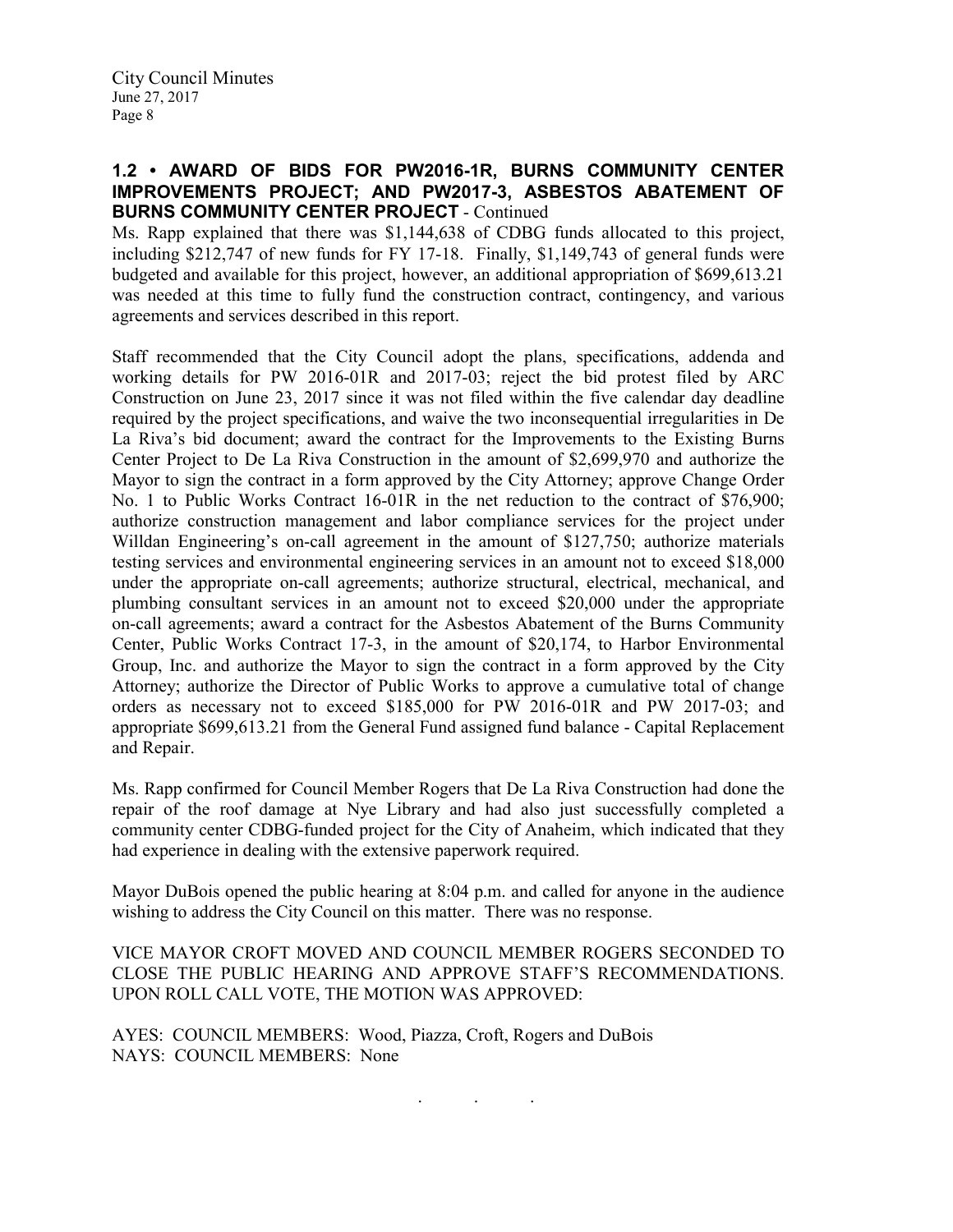2.1 • SECOND READING AND ADOPTION OF ORDINANCE NO. 2017-4; REGARDING WIRELESS FACILITIES ON PRIVATE PROPERTY; ORDINANCE NO. 2017-5; REGARDING ELIGIBLE FACILITIES REQUESTS FOR WIRELESS COMMUNICATION FACILITIES; AND ORDINANCE NO. 2017-6; REGARDING WIRELESS COMMUNICATION FACILITIES IN THE PUBLIC RIGHT-OF-WAY; RESOLUTION NO. 2017-33; ADOPTING DEVELOPMENT STANDARDS FOR WIRELESS FACILITIES ON PRIVATE PROPERTY; RESOLUTION NO. 2017-34; ADOPTING CONSTRUCTION AND INSTALLATION STANDARDS FOR WIRELESS FACILITIES IN THE PUBLIC RIGHTS-OF-WAY

Mr. Skolnik advised that the proposed ordinances had been introduced and read by title at the last regular City Council meeting and were presented for second reading and adoption at this time. He explained that the requisite development, construction and installation standards would be adopted by the approval of the proposed resolutions.

ORDINANCE NO. 2017-4; AN ORDINANCE OF THE CITY COUNCIL OF THE CITY OF LAKEWOOD REGARDING WIRELESS FACILITIES ON PRIVATE PROPERTY

ORDINANCE NO. 2017-5; AN ORDINANCE OF THE CITY COUNCIL OF THE CITY OF LAKEWOOD REGARDING ELIGIBLE FACILITIES REQUESTS FOR WIRELESS COMMUNICATION FACILITIES

ORDINANCE NO. 2017-6; AN ORDINANCE OF THE CITY COUNCIL OF THE CITY OF LAKEWOOD REGARDING WIRELESS COMMUNICATION FACILITIES IN THE PUBLIC RIGHT-OF-WAY

RESOLUTION NO. 2017-33; A RESOLUTION OF THE CITY COUNCIL OF THE CITY OF LAKEWOOD ADOPTING DEVELOPMENT STANDARDS FOR WIRELESS FACILITIES ON PRIVATE PROPERTY

RESOLUTION NO. 2017-34; A RESOLUTION OF THE CITY COUNCIL OF THE CITY OF LAKEWOOD ADOPTING CONSTRUCTION AND INSTALLATION STANDARDS FOR WIRELESS FACILITIES IN THE PUBLIC RIGHTS-OF- WAY

COUNCIL MEMBER ROGERS MOVED AND COUNCIL MEMBER PIAZZA SECONDED TO ADOPT ORDINANCES NO. 2017-4, NO. 2017-5, AND NO. 2017-6 AND RESOLUTIONS NO. 2017-33 AND NO. 2017-34. UPON ROLL CALL VOTE, THE MOTION WAS APPROVED:

AYES: COUNCIL MEMBERS: Wood, Piazza, Croft, Rogers and DuBois NAYS: COUNCIL MEMBERS: None

. . .